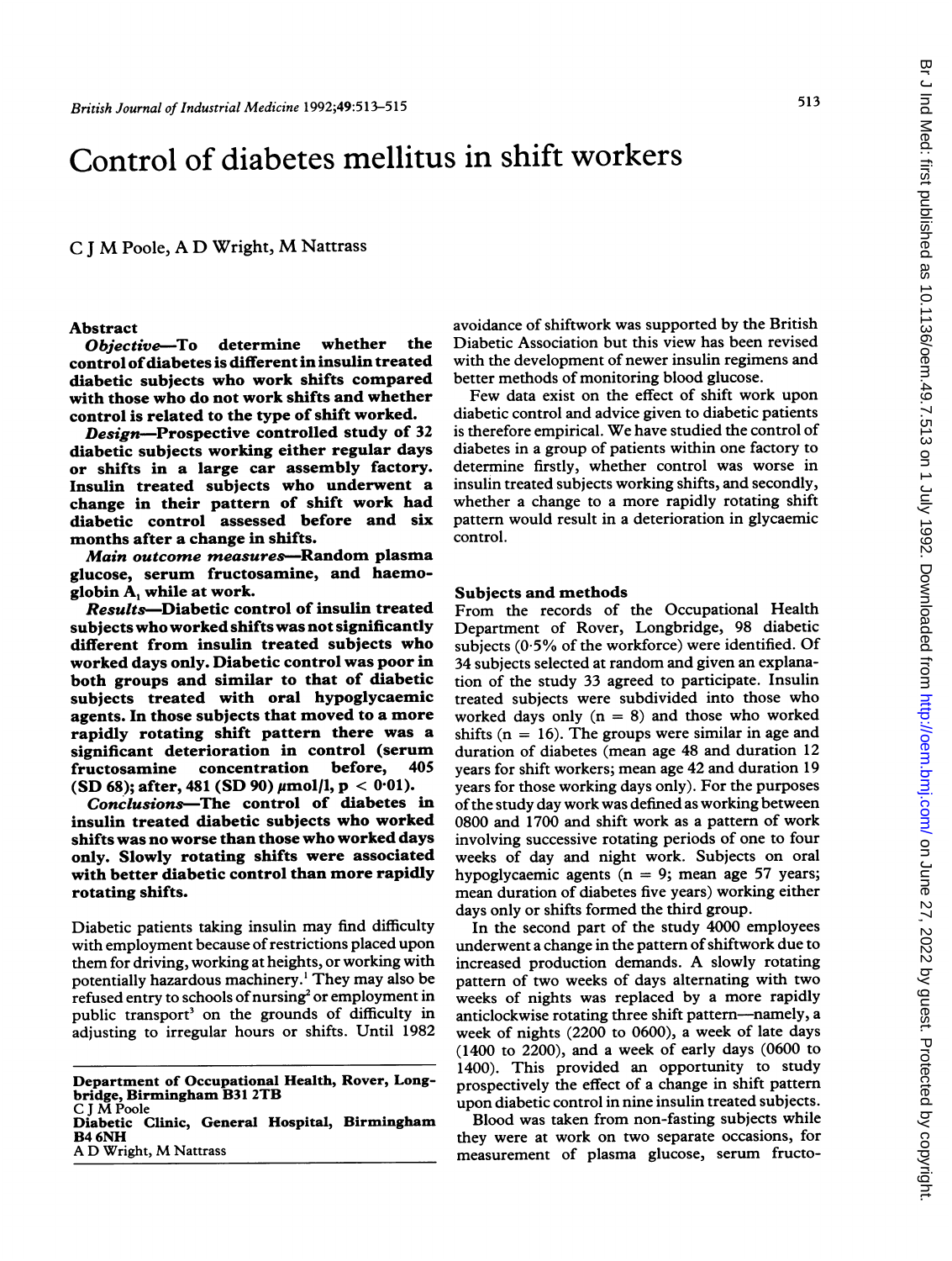Table <sup>1</sup> Diabetic control in subjects on insulin working shifts ( $n = 16$ ) or days only ( $n = 8$ ), and in subjects taking oral hypoglycaemic drugs  $(n = 9)$ 

|                                                                                  | Blood<br>glucose<br>(mmol/l) | Serum<br>fructosamine<br>$(\mu mol/l)$<br>Mean (SD) Mean (SD) | $HbA$ , $(%$ )<br>Mean(SD)        |
|----------------------------------------------------------------------------------|------------------------------|---------------------------------------------------------------|-----------------------------------|
| Shifts on insulin<br>Days only on insulin<br>Oral hypoglycaemic drugs 10.5 (6.3) | 9.9(4.2)<br>11.6(3.7)        | 388 (70)<br>422 (66)<br>365 (85)                              | 101(19)<br>10.5(1.8)<br>10.0(2.3) |

None of the differences between groups was statistically significant.

samine, and haemoglobin A, (HbA,) concentrations. Samples were stored at 4°C and transported to the laboratory within 10 hours of venepuncture. In subjects who worked shifts two blood samples were obtained two to three weeks apart, on a different phase of the work shift-for example, on a night shift if taken on a day for those working fortnight about and on either a late or night shift if taken on an early shift for those working three shifts. Blood glucose was analysed by a glucose dehydrogenase method (Cobas Bio), with a coefficient of variation of  $1.3-1.9\%$ ; serum fructosamine was analysed by the nitrobluetetrazolium reduction method (Roche Diagnostics Ltd), with a coefficient of variation of  $1.6-2.4\%$ , and glycosylated haemoglobin was analysed by electro-osmosis (Ciba-Coming Ltd) with a coefficient of variation of  $5.0 - 6.7\%$ . The normal range in our laboratory for fructosamine is 210-280  $\mu$ mol/l and for HbA,  $5.6-8.7\%$ . Statistical analysis was by Student's  $t$  test using paired and unpaired data as appropriate. The study was approved by the research ethical committee of the Central Birmingham Health Authority.

#### Results

Diabetic control was not significantly different in insulin treated subjects working shifts compared with those who did not work shifts (table 1). Results in both insulin treated groups were similar to those in the group treated with oral hypoglycaemic agents.

In the nine insulin treated subjects who changed to a more rapidly rotating shift pattern there was a trend for diabetic control to worsen, with a significant increase in serum fructosamine (table 2).

Table 2 Diabetic control in subjects on insulin  $(n = 9)$ during a slowly changing and more rapidly changing shift pattern

| Shift pattern         | Blood<br>glucose<br>(mmol/l) | Serum<br>fructosamine<br>$(\mu mol/l)$<br>Mean (SD) Mean (SD) | $HbA$ , $(%$ )<br>Mean(SD) |
|-----------------------|------------------------------|---------------------------------------------------------------|----------------------------|
| Slowly changing       | 9.4(3.8)<br>NS               | 405 (68)                                                      | 10.4(1.8)<br>NS            |
| More rapidly changing | 11.2(4.2)                    | p < 0.01<br>481 (90)                                          | 10.9(1.9)                  |

### **Discussion**

No difference was found in the control of diabetes in insulin treated subjects who worked shifts compared with those who worked days only. This may be because the shift workers are a self selected group who are highly motivated to make the necessary changes to their regimens. Although the mean age and mean duration of diabetes in the two groups were not closely matched there is no reason to believe that these variables are related to diabetic control in this age group. Treatment regimens of the shift workers varied widely; one subject injected himself once daily, 12 twice daily, and three subjects four times daily. Only six subjects who took their insulin twice daily reversed the doses when working nights.

Despite this no difference was found in the frequency of hypoglycaemic episodes between shift and non-shift workers. Of those working shifts 50% reported hypoglycaemic episodes in the two weeks preceding the blood sample being taken (median number of episodes <sup>1</sup> (range 0-5) per subject per two weeks). In subjects not working shifts 50% reported hypoglycaemic episodes (median 1, range 0-11).

Diabetic control in both insulin treated groups was poor (serum fructosamine  $>280$   $\mu$ mol/l or  $HbA_1 > 8.7\%$ ) but this has been reported whenever systematic study of insulin treated patients has been performed. Nevertheless, it was not significantly worse than in the subjects taking oral hypoglycaemic agents.

In those insulin treated subjects who changed from a slowly changing to a more rapidly changing shift pattern diabetic control tended to deteriorate. Most subjects received no guidance from their doctors on how best to adjust their insulin regimen to the new shift pattern and most kept to the same twice daily fixed regimen. One subject obtained improved control by changing to four injections a day, a regimen well suited to three shifts. A further problem of three shifts in this factory is that meal breaks are only 15 minutes. For speed of administration of insulin cartridge loaded pens are particularly useful.

The evidence presented here shows that diabetic subjects treated with insulin can work shifts and obtain as good a control of their diabetes without any increased risk of hypoglycaemia as can non-shift workers. This study has, however, highlighted the need for more flexibility and better education in the use of insulin for those diabetic employees who work shifts. Whether insulin is best taken twice or four times a day in shift workers remains to be determined.

We thank the nurses at Rover, especially Mrs Keys, Mrs Clarke, Mrs Green, and Mrs Moreton, for making this project possible and Miss Janet Smith, Department of Clinical Chemistry at the General Hospital for performing the assays.